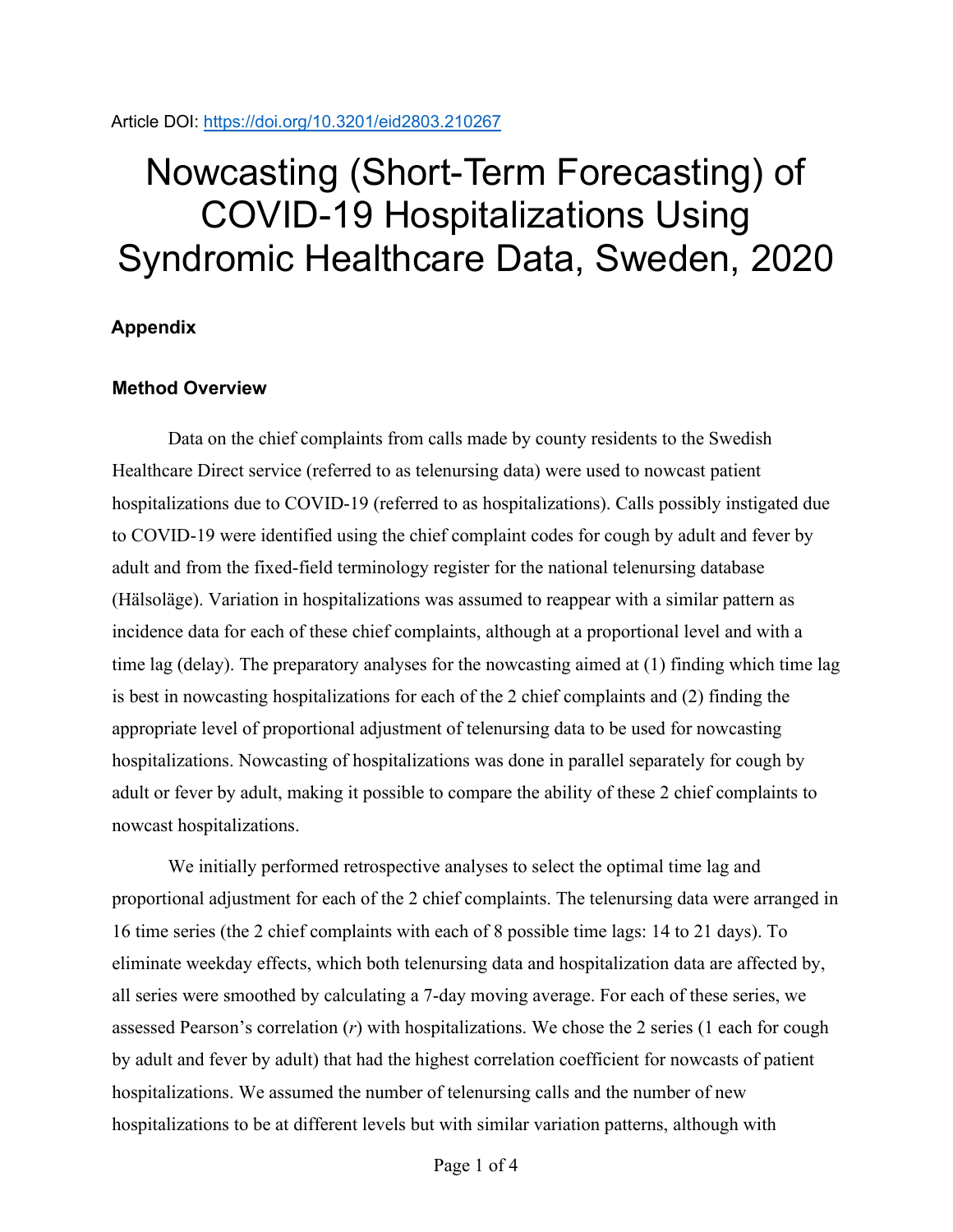hospitalizations lagging 14–21 days behind telenursing. Suppose that the time lag is 1 day instead of 14–21 days; to get the pattern and timing correct, a nowcast of hospitalizations tomorrow is based on telenursing today. To also get the level right, the level of telenursing today should be adjusted by hospitalizations today divided by telenursing yesterday. The reported nowcasts are based on a corresponding adjustment but with a longer time lag (which is determined as one step in the procedure), and with respect to the fact that weekday effects exist and are not identical for the 2 variables. To adjust for the higher daily rates of telenursing calls compared with the hospitalization rates, we made proportional adjustments of the level of telenursing data by multiplying these data by a ratio. This ratio was calculated by dividing the sum of hospitalizations 0 to 13 days back in time with the sum of telenursing calls over a 14-day interval further back in time at a time distance depending on the resulting best time lag. For instance, if the best time lag was  $\tau$  days, we calculated the ratio used for adjustment of the level by dividing the sum of hospitalizations  $0-13$  days back in time by the sum of telenursing calls  $\tau$ to  $\tau$  +13 days back in time. The length of the interval should be a multiple of 7 to level out weekday effects and be about the same as the time lag. Therefore, we chose an interval of 14 days.

Thereafter, the hospitalization nowcasting was based on the best time lag (in relation to daily hospitalizations) of the 2 telenursing chief complaints, cough by adult and fever by adult, and was produced every day to guarantee that the nowcasts were always produced using the latest data. When we completed the telenursing data series with data for a new day, we calculated nowcasts of hospitalizations up to  $\tau$  days (depending on the best time lag) forward in time.

#### **Method Descriptions**

#### **2.1 Data-Generating Model**

Henceforth "call" is used instead of "telenursing call with chief complaint cough by adult." Calls  $u(t)$  made on day *t* can be related to hospitalizations on day  $y(t + \tau)$ ,  $\tau$  days later, through

*y*(*t* + *τ*) =  $\theta(t, \tau)u(t) + e(t, \tau)$ , (1)

where the scale factor  $\theta$  can be interpreted as "hospitalizations in  $\tau$  days per calls today," and *e*(*t*) is a random component.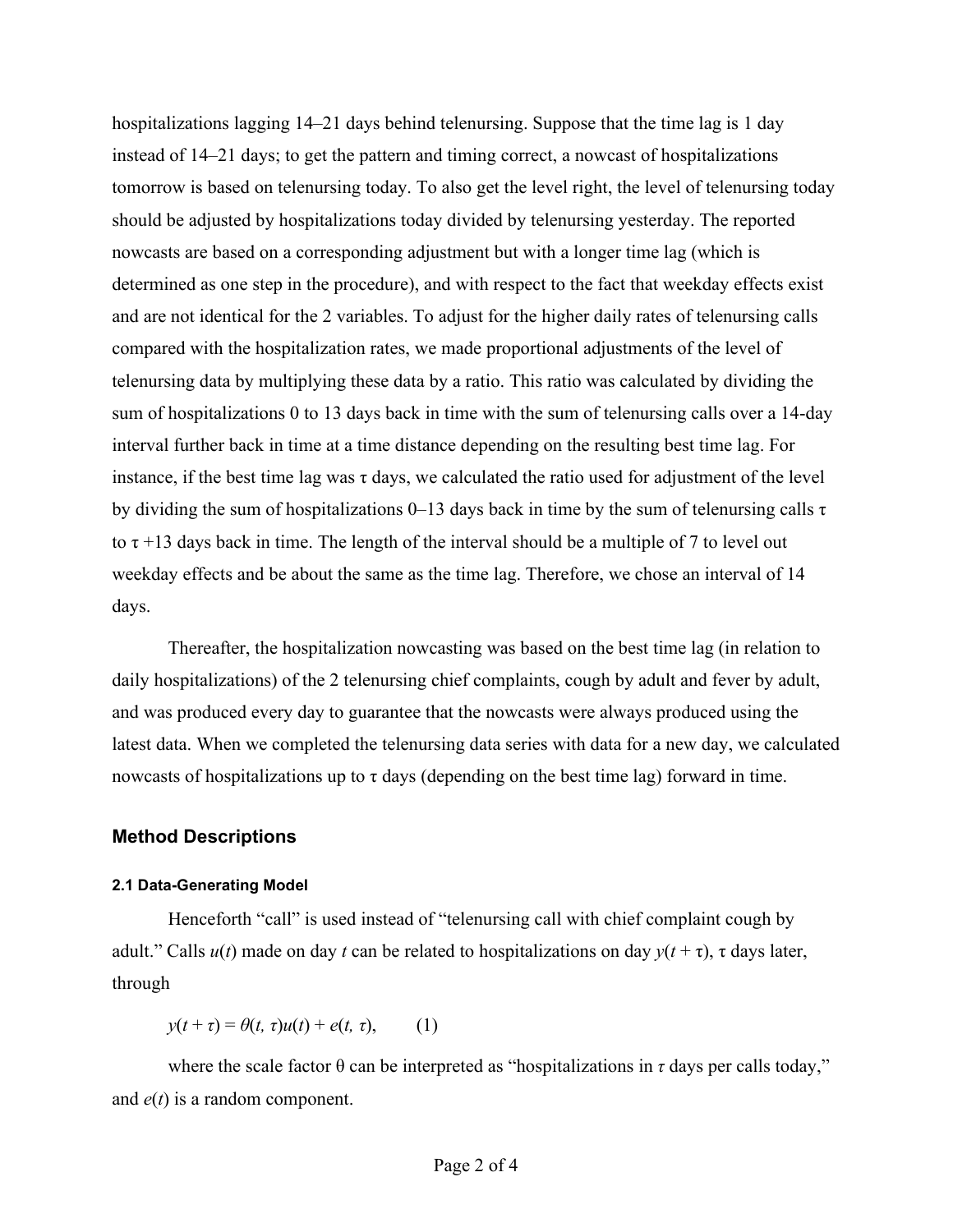#### 2.2 Assumptions

From early reporting, it is assumed that the pattern/variation of calls day 1 to  $t - \tau^o$  will reappear in the pattern of hospitalizations on day  $1 + \tau^{\circ}$  to *t*, where  $14 \leq \tau^{\circ} \leq 21$ . If we assume that this relation holds for at least another *τ*<sup>*o*</sup> days and that *τ*<sup>*o*</sup> is known and time-invariant, we can fix  $\tau = \tau^{\circ}$  and define  $\theta^0(t)$ : =  $\theta(t, \tau^{\circ})$ ,  $e^{\circ}(t, \tau^{\circ})$ : =  $e(t)$  in (1) to obtain

$$
y(t + \tau^o) = \theta^0(t)u(t) + e^o(t).
$$
 (2)

If, furthermore, we can assume that the influence of random effects  $e^{o}(t)$  are small on  $y(t)$  $+ \tau^{\circ}$ ) in (2), and that  $\theta^0(t)$  varies smoothly enough, then it may be feasible to first form an estimate  $\tau$  of  $\tau^o$  and subsequently use it together with historic *u*,*y* to form an estimate  $\hat{\theta}$  of  $\theta^0$ .

#### **2.3 Nowcasting**

Daily values of  $u(k)$  and  $y(k)$  are assumed available for each day  $k \ge 1$  up to and including the current day *t* (Appendix Table). On each day *t >k*max, the model produces a sequence of nowcasts for the subsequent days  $t+1$ ,..., $t+\hat{\tau}(t)$  according to

$$
\widehat{y}_f(t+k) = \widehat{\theta}(t)u_f(t+k-\widehat{\tau}(t)), k = 1,...,\widehat{\tau}(t). \quad (3)
$$

The subscript *f* in *uf* of (3) denotes a 7-day moving average filtration

$$
u_f(k) = \frac{1}{7} \sum_{m=0}^{6} u(k-m)
$$
  
2, (4)

and we define *yf* analogously.

For each day  $t > k_{\text{max}}$ , and time shift  $k_{\text{min}} \leq k \leq k_{\text{max}}$ , we define the windowed time series

$$
u_k(t) = [u_j(7),...,u_j(t-k)], \qquad (5)
$$

$$
y_k(t) = [y_j(k+7),...,y_j(t)].
$$
\n(6)

The estimate  $\hat{\tau}(t)$  of the time lag parameter  $\tau^o$  is adaptively updated through maximizing the correlation coefficient between  $u_k(t)$  and  $y_k(t)$  over the considered lags  $k_{\min} \leq k \leq k_{\max}$ :

$$
\hat{\tau}(t) = \operatorname{argmax} r(u_k(t), y_k(t)).
$$

 $k = kmin, \ldots, kmax$  (7)

The adjustment ratio  $\hat{\theta}$  of (3) is also adaptively updated: